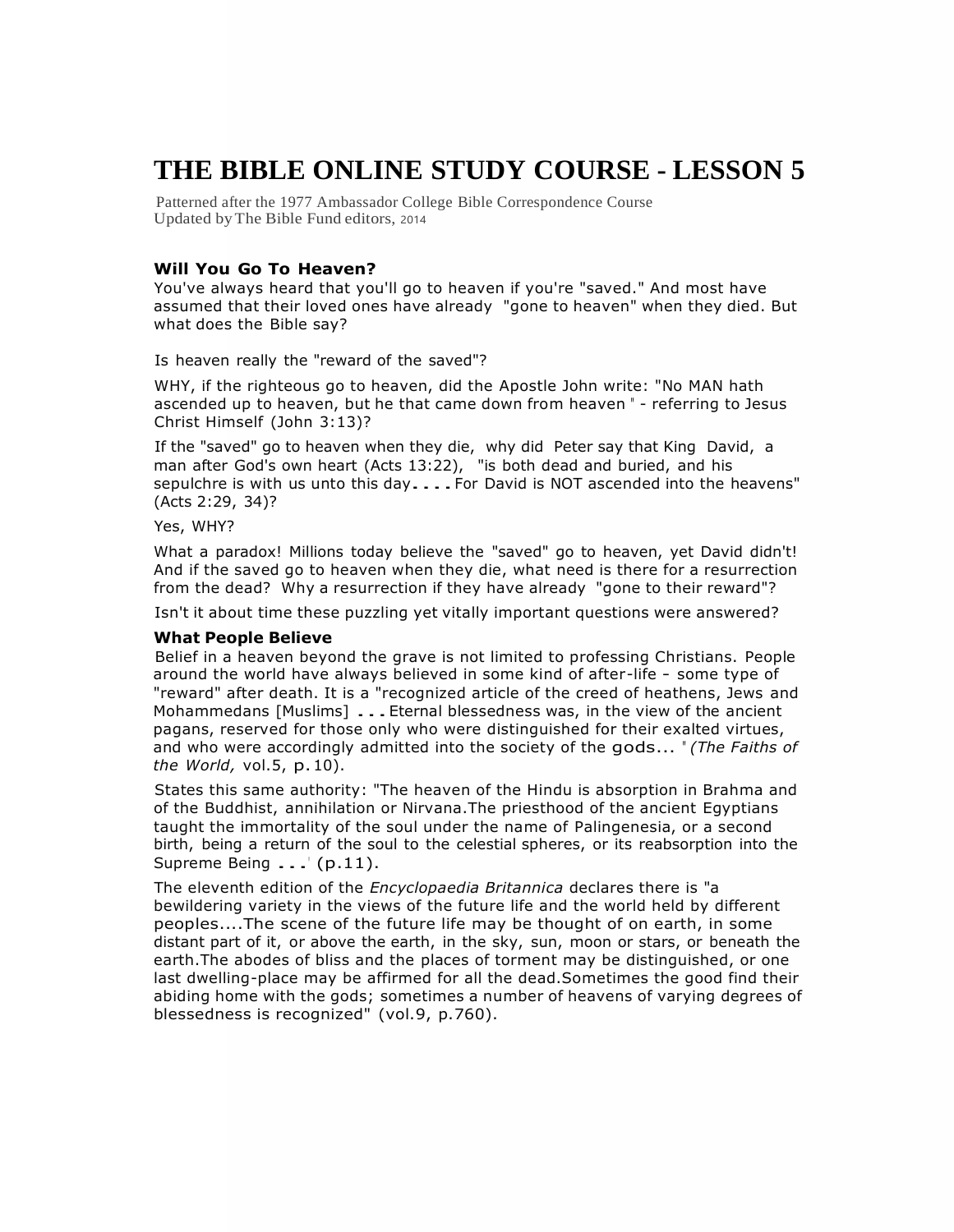Mohammedans [Muslims] believe in a heaven prepared for the blessed, the professors of the "true religion," followers of Mohammed. In paradise, they believe they shall enjoy perpetual light and all heavenly pleasures. Their belief includes eight heavens or different degrees of happiness. Mohammed taught about a paradise of carnal, sensual pleasures, but at the same time he taught in the Koran that the height of happiness will consist of seeing God face to face, and that this pleasure will cause all the other pleasures of paradise to be forgott en. Many Australian tribes have had a belief in a happy "other-world." In particular, those scattered over the southeastern region believed in a future happy life "beyond the great water" or in the sky. This "paradise" was often called "gum tree country." The path to "sky-land" was believed to be by the rays of the setting sun or by the **Milky Way.**

Tasmanian aborigines looked forward to a happier life after death, in which they would pursue the chase and forever enjoy the pleasures which they coveted on earth. Ancient Teutonic peoples believed in a heavenly abode called Valhalla. To this heaven of the gods - a warrior's paradise - all brave warriors hoped to go. "It is raftered with spears, it is decked with shields, its benches are strewn with coats of mail. A wolf hangs before the western door, an eagle hovers over it ......... So great was Valhalla that it possessed five hundred and forty doors. Every day the warriors, fully armed, issued from the gates to amuse themselves in combat with each other, returning to feast and drink heavenly mead from the cups presented to them by the Valkyries" *(Encyclopedia of Religion and Ethics,* vol. II, p. 709).

Some Eskimos of Greenland still believe in two regions of paradise: The first in the cold sky or "over-world," with hills and valleys and a heaven; the other, an underground domain, a blissful place with sunshine and perpetual summer. Clearly , the idea of going to heaven when one dies is not the sole property of professing Christians. Pagans since time immemorial have had similar notions!

#### **The Egyptian "Heaven"**

History tells us that many of the ideas of professing Christianity concerning heaven came directly from ancient Egyptians. Writes Adolph Erman in *The Ancient Egyptians* (translated by Aylaward M. Blackman): "The Pyramid Texts are mainly concerned with the desire of the august dead to avoid leading a gloomy existence in the underworld - the fate of ordinary mortals - and to dwell in the sky like the gods. There he might voyage with the sun-god in his ship, or dwell in the Fields of the Blessed, the Field of Food-Offerings, or the Fields of Iaru [or Alu]. He might himself become a god, and the fancy of the poets strives to depict the king in this new role. No longer is he a man whom the gods graciously receive into heaven but a conqueror who seizes heaven from them" (p. 2).

The Egyptians believed that before the souls of the dead could reach the Egyptian "heaven" - the Fields of Iaru - andappear in the presence of Osiris, they must traverse a vast under-world region called the Tuat which was inhabited by gods, devils, fiends, demons, good and bad spirits and the souls of the wicked, besides snakes, monsters and serpents. The Egyptian sacred book, *The Book of the Dead,* prescribed spells, incantations , prayers, charms and amulets to help the dead man overcome the dangers of the Tuat and to reach Sekhet Aaru and Sekhet Hetep other names for the Egyptian heaven - to take his place among the subjects of Osiris in the "Land of Everlasting Life" (E. A. Wallis Budge, *The Literature of the Ancient Egyptians,* pp. 40-41).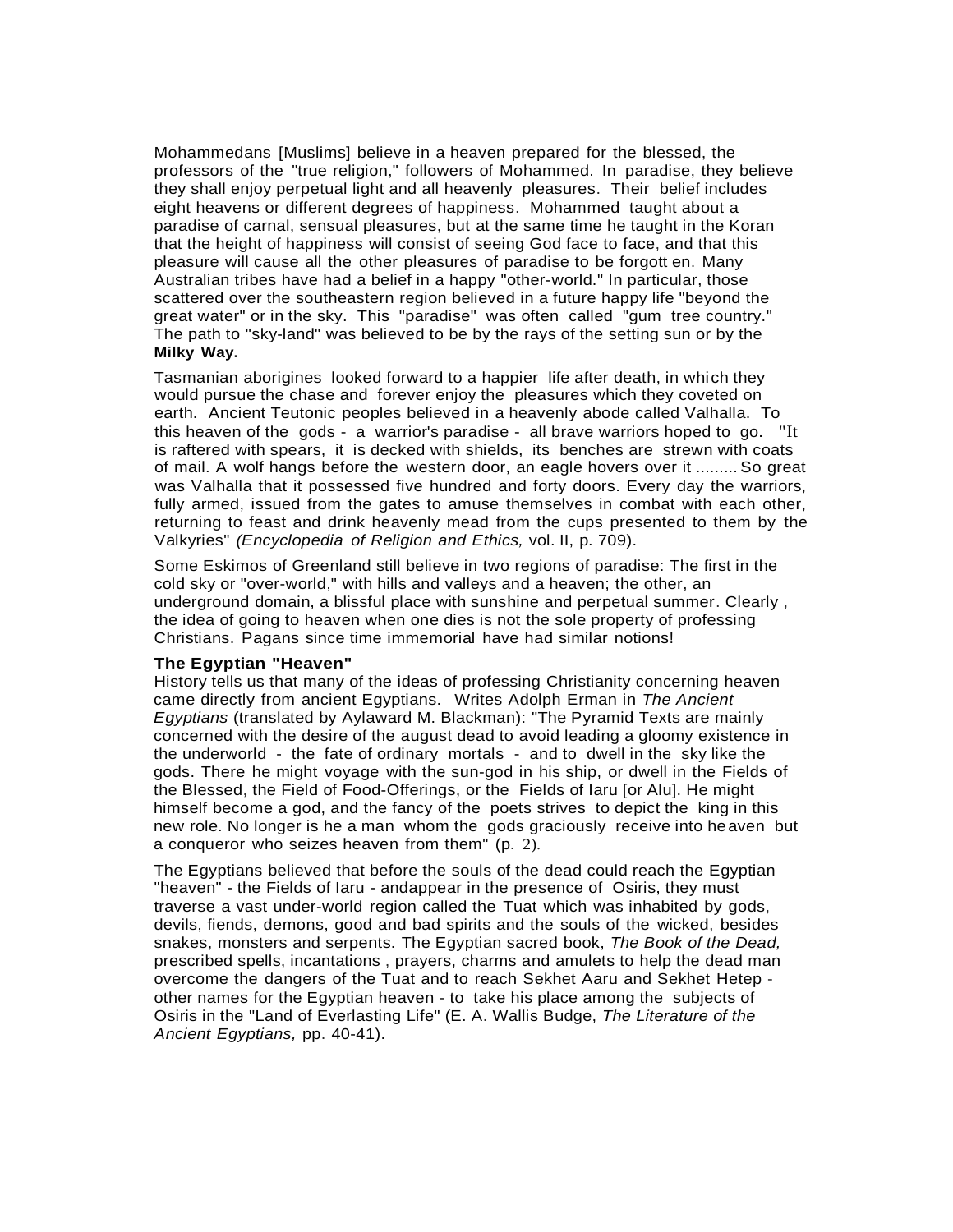The arriving dead, the Egyptians thought, were ushered into a Hall of Judgment presided over by Osiris. "When the verdict is favorable and he has been cleared of any impurity, his heart is restored, and after several other ordeals, he is ushered into the bright Elysian Fields (the Fields of Alu) beyond the water .........Henceforth, he enjoys the perennial life of the blessed under the shadow of the tree of life, or the sycamore of Nut, the goddess of the sky, a true Osiris" (Kohler, *Heaven and Hell in Comparative Religion,* p. 22).

When the verdict was unfavorable, the poor sinner experienced the "second death." His dismemberment followed, and the fiercest tortures awaited him, including burning by hot coals, plunging into deep waters, or cutting the body into pieces by sharp swords. Says Kohler, **"We have here the very origin of the Inferno and Paradiso"** (p. 23, emphasis ours).

## **What the Early Church Taught**

But astounding as it may seem, neither Jesus nor His apostles taught that the righteous go to heaven! Notice the admission of a secular encyclopedia: "The dominant view in the early church seems to have been that until the return of the Lord upon the clouds of heaven to raise the dead, those who had died were asleep, and that they would be suddenly awakened to be given their new bodies, after which they would reign with Him on earth for a thousand years... " *(The New International Encyclopedia,* art. "Heaven," vol. 9, pp. 700-701).

The early Church clearly did not teach the concept of "going to heaven." Such teachings did not become popular until long after the death of the apostles! Notice, however, what gradually happened: "But, largely under the influence of Greek thought, other conceptions [gradually] prevailed. The fate of the patriarchs, prophets, and pious men of the old dispensation naturally occupied much attention and led to the idea that they [their "immortal souls"] were detained in a preparatory abode which the fathers called *limbus patrum,* awaiting the advent of the Redeem er. The general belief of Christians has been that since the resurrection of Christ the just who are free from sin are admitted immediately after death into heaven, where their chief joy consists in the unclouded vision of God" (ibid.).

History shows that the teachings of Clement of Alexandria, Origen and others gradually turned most professing Christians from the belief of a literal 1,000-year reign of Christ on earth. The floodgates were opened. Hellenistic philosophy, which had borrowed heavily from ancient Egyptian mythology, began to replace the teachings of the Bible as the source of doct rine . Prevailing concepts such as the immortality of the soul, an ever burning hell, purgatory and heaven all came directly out of ancient mythology! The popular church, in order to become universal, adopted and taught these prevailing pagan philosophies rather than the plain teachings of the Bible!

Today, the idea of heaven being the "reward of the saved" is nearly universal among Protestant churches. The vast majority of professing Christians look forward to going to a "heaven" where the righteous sit on clouds, pluck harps, shuffle through harp music, and look up into the face of the Master for ALL ETERNITY!

The hit song of the 50s about that "lucky ole sun" that has "nuthin to do, but roll around heaven all day" aptly depicts the nebulous belief of millions of what "heaven" is like. But as we shall soon see, this common belief did NOT come from the teachings of Christ or the apostles'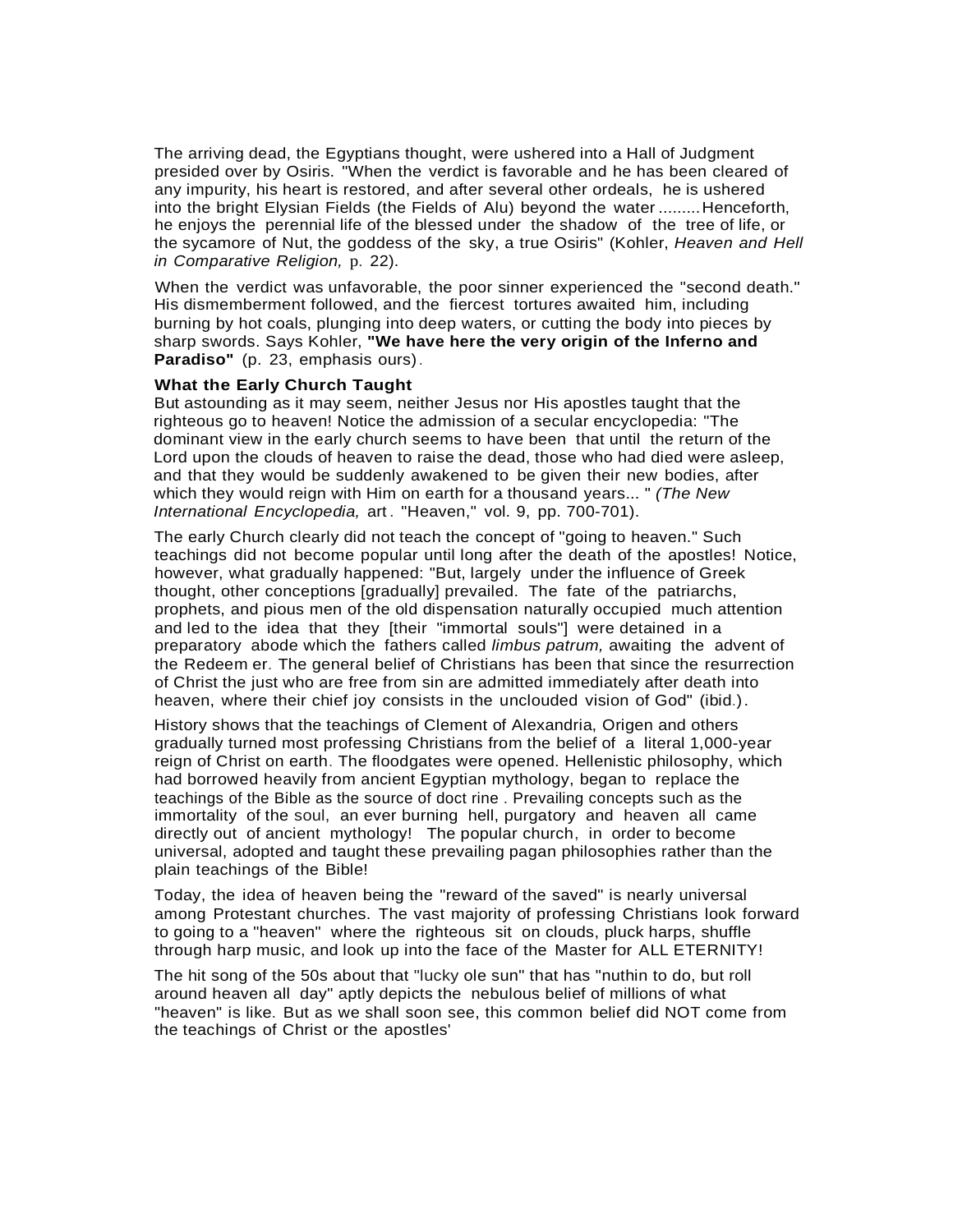What is the plain truth about heaven? What DOES your Bible teach about the "reward of the saved"?

## **LESSONS**

## **"The Promised Land"**

There is a statement in the Book of Galatians which actually summarizes the very PURPOSE and PLAN of God for mankind. The Christian's hope of an eternal "reward" depends altogether on the subject covered in that greatly misunderstood passage!

While addressing Gentile-born converts in Galatia, the Apostle Paul was inspired to write, "Now to ABRAHAM and his seed were the PROMISES made. . . . And if YE be Christ 's, then are ye Abraham's seed, and heirs according to the PROMISE" (Gal. 3:16, 29).

The Christian is not yet a possessor of his reward - he is now only an "heir." What Christians shall inherit, if "saved" - whatever shall be the "reward of the saved" wherever they shall spend eternity - is a definit e, specific PROMISE of God. And that promise was made to Abraham, called, in this same book of Galatians written for Gentile converts, the "father" of the faithful (Gal. 3:7).

If one is converted, regardless of race or color or sex; IF one is "Christ 's" - a Christian - then he becomes one of Abraham's children, and an "heir" of the PROMISE made to Abraham . What he is to inherit, then, is whatever was promised to Abraham!

Let's see if it was heaven.

1. Precisely what did God promise Abraham? Gen. 12: 2-3, 6-7 .

**COMMENT:** "Seed" means offspring. So the promise to Abraham and his offspring - his descendants - was the LAND OF CANAAN!

2. Abraham went to Egypt for a short time (Gen. 12: 10). When he returned to Canaan, did God reiterate His promise to Abraham and his offspring? Gen. 13: 14-15. What are the boundaries of this land? Gen. 15: 18.

**COMMENT:** The land of Canaan, much of which is occupied by the Jews today, was promised to Abraham and his descendants. That's why it's called "the promised land"! Notice that it is a region on this eart h, not up in heaven somewhere!

3. How long did God promise Abraham that he and his seed would possess the land? Gen. 13:15.

**COMMENT:** Since the inheritance is to be an ETERNAL inheritance, it of necessity involves and includes EVERLASTING LIFE! More about this later.

4. Was this promise expanded until it ultimately included inheritance of the WHOLE EARTH? Rom . 4: 13.

**COMMENT:** Not one word about heaven! Through Abraham , all true Christians are promised the earth!

5. Were the same promises God made to Abraham also made to his son, Isaac? Gen. 26: 1-5.

6. And were the same promises then given to Jacob, Isaac's son? Gen. 35:9-12 . And to Jacob's children - the I sraelites? Rom . 9:4.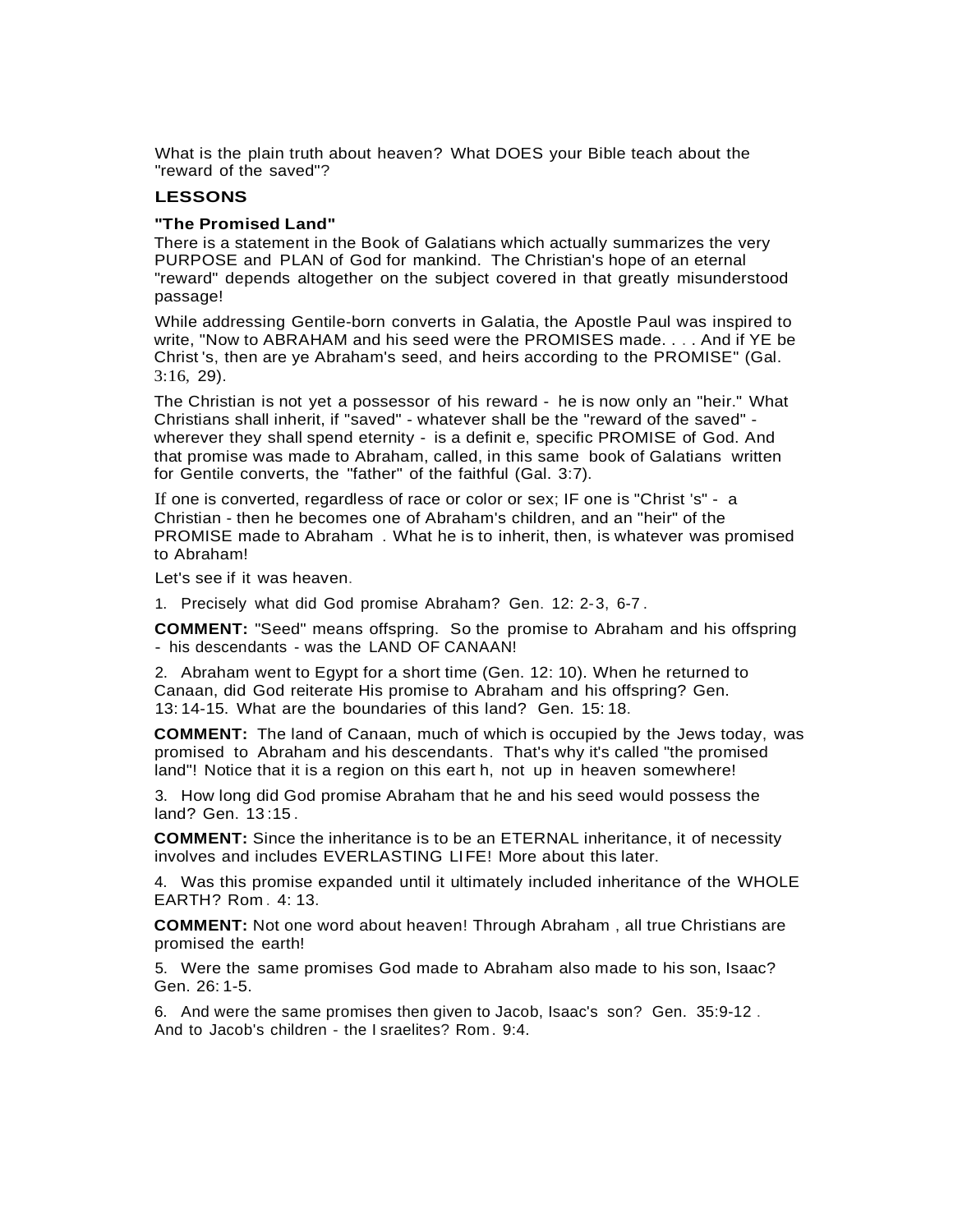**COMMENT:** Jacob, whose name was changed to "Israel," had twelve sons. Each son gave rise to one of the twelve tribes of Israel, known collectively as the "children of Israel," or Israelites.

## **Obedience BEFORE Inheritance**

1. In making this promise to Abraham, God conditioned it on obedience. What did God tell Abraham to do? Gen. 12: 1.

2. Did Abraham resist, quibble and argue with God about leaving his homeland? Or did he just DO what he was commanded? Gen. 12: 4; Heb. 11: 8. Into what land did God lead Abraham? Gen. 12:5.

**COMMENT:** God called Abram (as his name was then) out of Ur of the Chaldees, the land of his birth. That land was under the sway of the political system that began at Babel, symbolic of the spiritual "Babylon" in which we live today! Today, God calls us out of this present world - this modern Babylon! (Rev. 18: 1-4 .) Abraham did obey! First, he left his native land, his friends and relatives, his old ways of life - he forsook ALL and followed where God led. But God did not stop here in testing Abraham's willingness to obey Him.

Let's notice:

3. How did God further test Abraham? Gen. 22: 1-2.

**COMMENT:** The proper translation of the word "tempt," as used here, is "try." God tempts no man (James 1: 13). When the King James translation of the Bible was made, the word "tempt" meant to "try," or to "test." That is why the translators used the word "tempt" in Genesis 22:1.

4. Did Abraham, in facing this test, stop to reason it out, make excuse, or rebel? Or did he faithfully OBEY God - even rising early in the morning to obey His command? Gen. 22:3.

5. DidGod allow Abraham to kill his only son? Gen. 22: 10-12.

**COMMENT:** God did not really want Isaac's life - He merely wanted Abraham's WILLINGNESS to obey Him in faith! Because Abraham was faithfully obedient to God, the Bible refers to him as the "father" of all who live by faith (Rom. 4: 11; Gal. 3:7).

6. After Abraham obeyed - had been put to the test and found faithful - were there any other conditions to God's original promise? Gen. 22: 15-18. Note the words, "because thou HAST DONE this thing," in verse 16; and the words, "because thou hast OBEYED MY VOICE," in verse 18.

**COMMENT:** The promise was now UNCONDITIONAL! Abraham had performed HIS part of the covenant, or agreement.

7. What other scripture shows us that this promise is ABSOLUTELY SURE? Gen.  $26:5.$ 

## **All Can Become "Heirs" to the Promise!**

Let's notice how people of all nations can become "heirs" to the same promises made to righteous Abraham and his descendants.

1. Did God promise Abraham that ALL nations of the earth would be blessed through his "seed"? Gen. 12:3; 22:18. Who is this "seed"? Gal. 3:8, 16.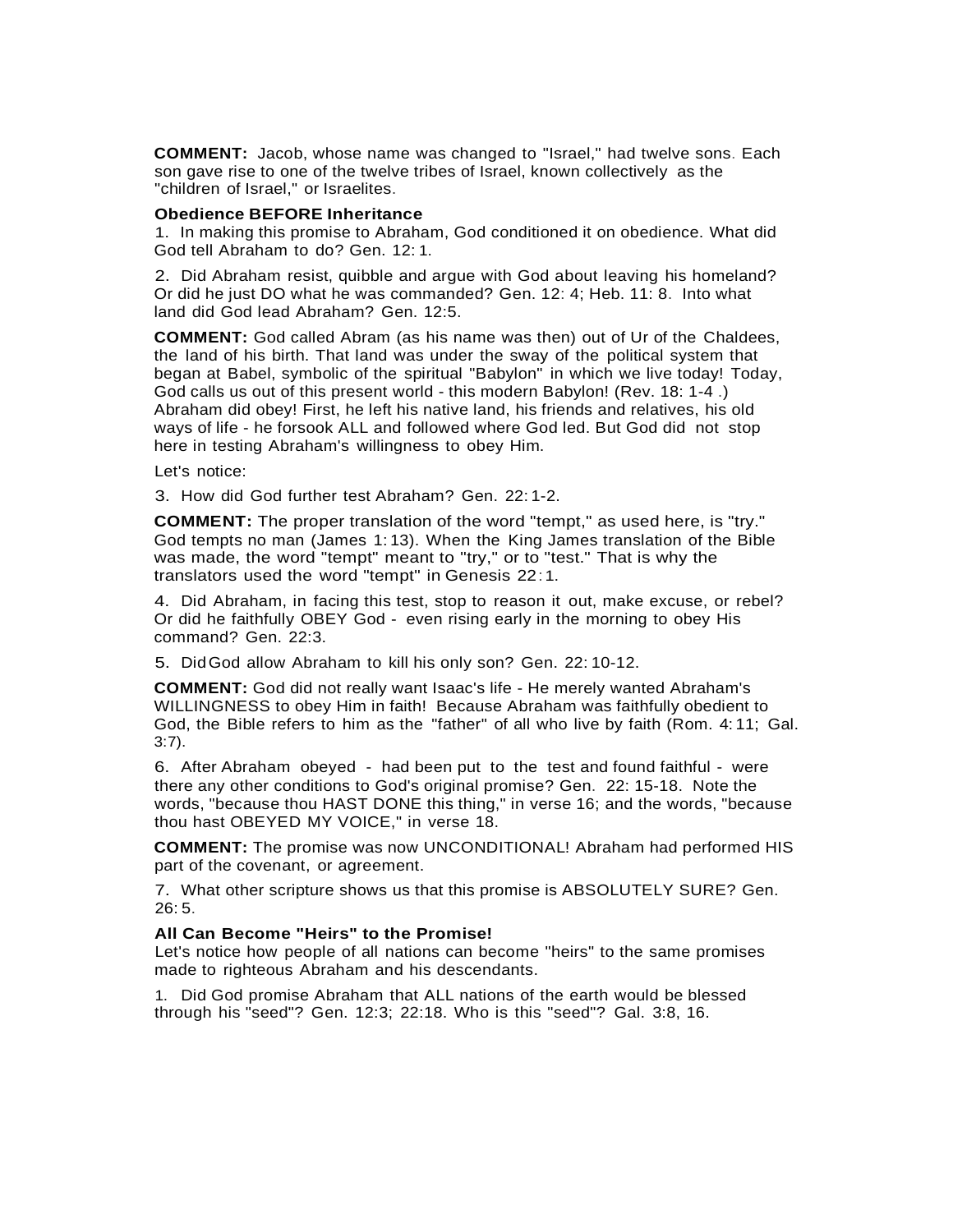**COMMENT:** The word "seed in Genesis 22: 18 refers specifically to One Seed - Christ - rather than to Abraham's multiple "seed" or offspring mentioned in Genesis 13:16, and 17:8.

2. Does Luke 3: 23, 34 prove that Jesus was a direct descendant - a "seed" - of Abraham? Did He clearly spring from the tribe of Judah, one of the sons of Jacob or Israel? Verses 33- 34. Also notice John 4:22 and Hebrews 7: 14.

**COMMENT:** Luke records Jesus' genealogy through His mother Mary. Joseph, mentioned in Luke 3:23, was actually the son-in-law of Heli, the father of Mary. And so Luke shows that Mary was directly descended from Abraham (verse 34).

3. How does one who is not a direct descendant of Abraham by birth become an "heir" to the promises made to him? Gal. 3:28-29.

**COMMENT:** All people who have not descended from Abraham through Isaac and Jacob (Israel) are called "Gentiles" in the Bible. And so Paul went on to show these Gentile-born Galatians that the only way they could become heirs to the promise made to Abraham was by becoming children ("seed") of Abraham by spiritual adoption THROUGH CHRIST!

4. What did Paul say the Ephesian Gentile Christians were before their conversion? Eph. 2:11-12.

**COMMENT:** As Gentiles, they had been "strangers from the covenants of promise, having NO HOPE, and without God in the world."

5. But through Christ and His sacrifice, were they brought near to the promise? Eph. 2:13. And were they strangers and foreigners anymore? Verse 19. Were they then a part of the spiritual household of God? Same verse.

**COMMENT:** And so today people from EVERY nation may become "heirs" of the promises God made to Abraham by becoming his "seed" through Christ! We read in Galatians 3:7, "Know ye therefore that they which are of faith, the same are the children of Abraham." If you are a converted Christian, regardless of race, Abraham is your "father" in the faith, and you will inherit whatever God promised to him. Isn't that clear? And so ALL true Christians are heirs with Abraham to inherit (1) ETERNAL LIFE and (2) ETERNAL INHERITANCE OF THE ENTIRE EARTH. "Heaven" was NOT included in the promises God made to Abraham! But when will Abraham and his "children" receive their inheritance? When will they receive the promises? Has Abraham already "gone to his reward" - has he already inherited the promises?

#### **Promises YET to Be Fulfilled**

1. Has Abraham yet received the inheritance God promised to him? Acts 7:2-5. Notice especially verse 5.

**COMMENT:** These inspired words of Stephen plainly state that Abraham never received the promised inheritance - even though God's promise was made UNCONDITIONAL because of his obedience.

2. Were Abraham, Isaac and Jacob merely sojourners - that is, temporary [dwellers], visitors - in the land God had promised to them? Heb. 11:8-10. Had they, at the time the book of Hebrews was written, received the promises? Verses 13, 39-40. Was Abraham still dead during the time of Christ and the apostles? John 8: 52-53.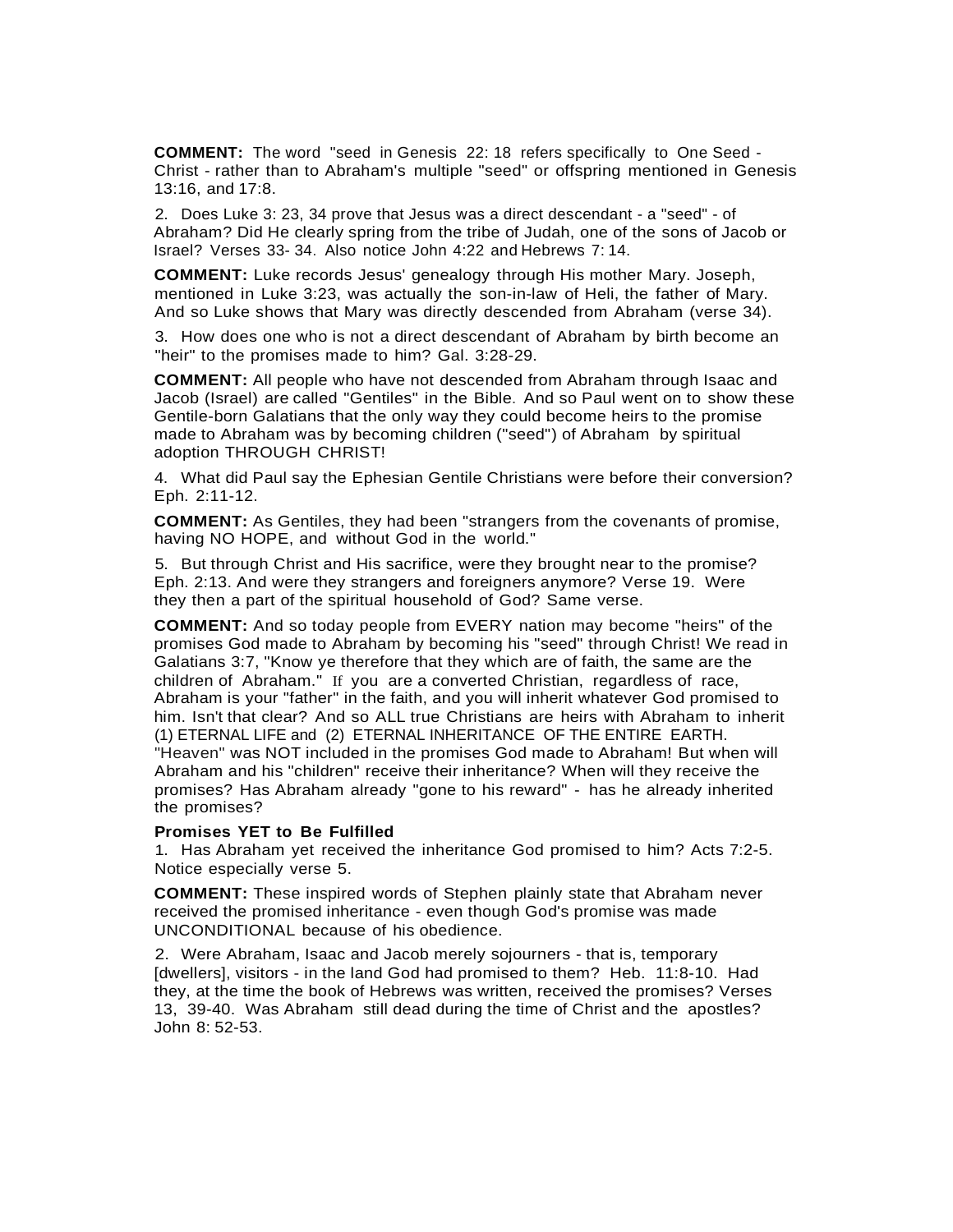**COMMENT:** Do you grasp what these inspired scriptures of God are saying? They say in plain language that all these men died, in faith, NOT HAVING RECEIVED THE Promises! The very fathers to whom the promises were made did not "go to their reward at death"! Nor had they "gone to their reward" YEARS after the resurrection and ascension of Christ to heaven!

3. What about David, an heir of Abraham and one of God's prophets during Old Testament times? Did he inherit the promises, or is he still dead in his grave? Acts 2:29.

**COMMENT:** We read in the New Testament that Abraham and all the patriarchs have NOT received the promised inheritance, even to this day! They, and all Christians who become Abraham's children through Christ, are now only HEIRS to the promises. An "heir" is one who has not yet come into his inheritance. And so they have not yet become "inheritors"! The BIG question that still remains, then, is: When will they receive the promised inheritance?

## **To Inherit the "Kingdom of God"**

In order to understand when the promises will be inherited, let's study more fully what Abraham and his heirs are to inherit.

1. What did Jesus Christ "confirm" during His ministry on earth? Rom. 15:8. And what message did he proclaim? Mark 1:14; Matt. 9:35.

**COMMENT:** In confirming the promises of eternal inheritance God made to the "fathers" (Abraham, Isaac and Jacob), Christ always preached the Gospel - the GOOD NEWS - of the KINGDOM OF GOD which is to occupy and govern the earth the same earth that has been promised to Abraham and his heirs for an eternal inheritance. Is there any connection? Absolutely! Notice further:

2. Will all the righteous men of old be "in" the Kingdom of God? Luke 13: 28; Matt 8: 11.

**COMMENT:** The promises God made to the fathers included ENTRANCE into the Kingdom of God! And so their inheritance will include (1) ETERNAL LIFE in (2) the KINGDOM OF GOD and (3) the EARTH on which that Kingdom will reign - the very SAME INHERITANCE you and I may receive through Christ!

3. What did Jesus say Christians should strive to enter? Matt. 6:33; 7: 21.

**COMMENT:** Notice in Matthew 7:21 that it is the Kingdom "of" heaven - not in heaven! "Of" does not mean "in." It is the Kingdom of, or owned and ruled by, heaven in the same sense that "the Bank of Morgan" was not in Mr. Morgan - but was owned and ruled by him. Matthew's Gospel always uses the term "kingdom of heaven" to express exactly the same thing that Mark, Luke and John express as "kingdom of God." It does not mean a kingdom in heaven, any more than it means a kingdom in God! But it does mean a kingdom owned and ruled by GOD whose throne and dwelling place is in heaven.

4. What did Jesus, in His "sermon on the mount," say the "meek" shall inherit? Matt. 5:5. But what did He say of the "poor in spirit"? Mat t . 5:3. Is this a contradiction?

**COMMENT:** Of course not! The "meek" and the "poor in spirit" - in other words, humble Christians - shall inherit THE EARTH for an everlasting possession, and shall enter the "Kingdom of heaven" which will be set up on earth! That Kingdom, as we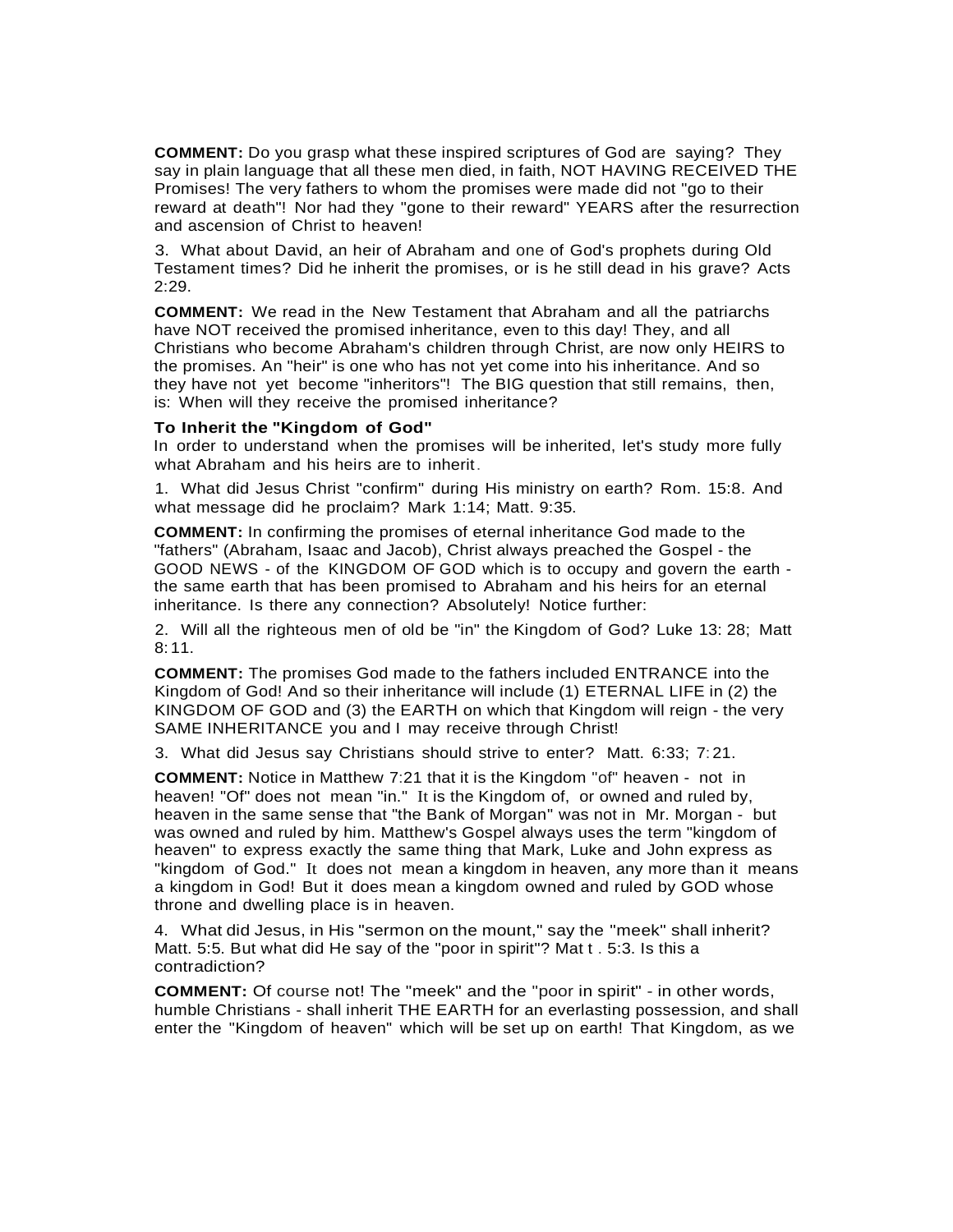learned in a previous lesson, is the divine, ruling government of God which Christ will establish on earth at His return. To enter into - or "inherit" - the divine Kingdom of God is a destiny of such marvelous glory that the human mind cannot fully grasp it! Men today have no conception of what is in store for the obedient. The inheritance that awaits every true Christian surpasses anything you have ever conceived in your mind! As we read in 1 Corinthians 2:9, "Eye hath not seen, nor ear heard, neither have entered into the heart of man, the things which God bath prepared for them that love him." The full extent of the inheritance God has promised the righteous cannot even be remotely imagined by the natural mind of man - but God does reveal it to us "by His Spirit" (verse 10). Precisely what God reveals will be covered fully in the next lesson!

5. What does Matthew 6: 10 also tell us about God's Kingdom?

**COMMENT:** Christians today are to pray earn est ly : "THY KINGDOM COME!" Obviously, then, it has NOT come to the earth yet.

6. Where is the Christian's inheritance being kept? 1 Peter 1: 3-4; Mat t . 5:12; Luke 6: 23.

**COMMENT:** These verses do NOT say, "Great is your reward when you get to heaven." They do not tell us when or where Christians will receive their inheritance and rewards - only that they are being "reserved" for them in heaven!

7. When will the righteous inherit the Kingdom of God - receive their inheritance and rewards? Matt. 25:31-34. Clearly it is WHEN CHRIST RETURNS that Abraham and his children will become inheritors of the promises! But notice what else must happen at Christ's coming.

### **Importance of the Resurrection**

1. Can anyone inherit the Kingdom of God while still a mortal flesh-and-blood human being? 1 Cor. 15: 50.

**COMMENT:** No HUMAN can inherit the Kingdom of God . The Kingdom of God is not a human kingdom - there are NO humans in it. It is a DIVINE KINGDOM - the GOD Kingdom!

2. What did Paul say must happen to our mortal bodies in order to inherit and actually become a part of that Kingdom? 1 Cor. 15:51, 53. When will our bodies be changed - converted from flesh to spirit? Verse 52. Does that trumpet sound at the SECOND COMING of Christ? 1 Thes. 4: 13-16 . Is this when Abraham, Isaac, Jacob , David and others will inherit the promises? Same verses. What did Jesus call this change, while explaining it to Nicodemus? John 3:6, 8. And if we are "born of the spirit," can we finally "see" - ENTER - the divine, spiritual Kingdom of God? Verse 3.

**COMMENT:** At the second coming of Jesus Christ all the dead in Christ will be raised with new SPIRIT bodies; and those mortal Christians still alive at His return will be instantly changed into the same kind of SPIRIT BODIES - bodies which can INHERIT the Kingdom of God. Our present flesh is corruptible, subject to death and decay. But spirit beings are ETERNALLY NEW - immortal, incorruptible, never subject to death and decay!

3. Did Jesus declare that Abraham, Isaac and Jacob will - in the future - be resurrected in order to be in God's Kingdom? Matt. 22: 31-32.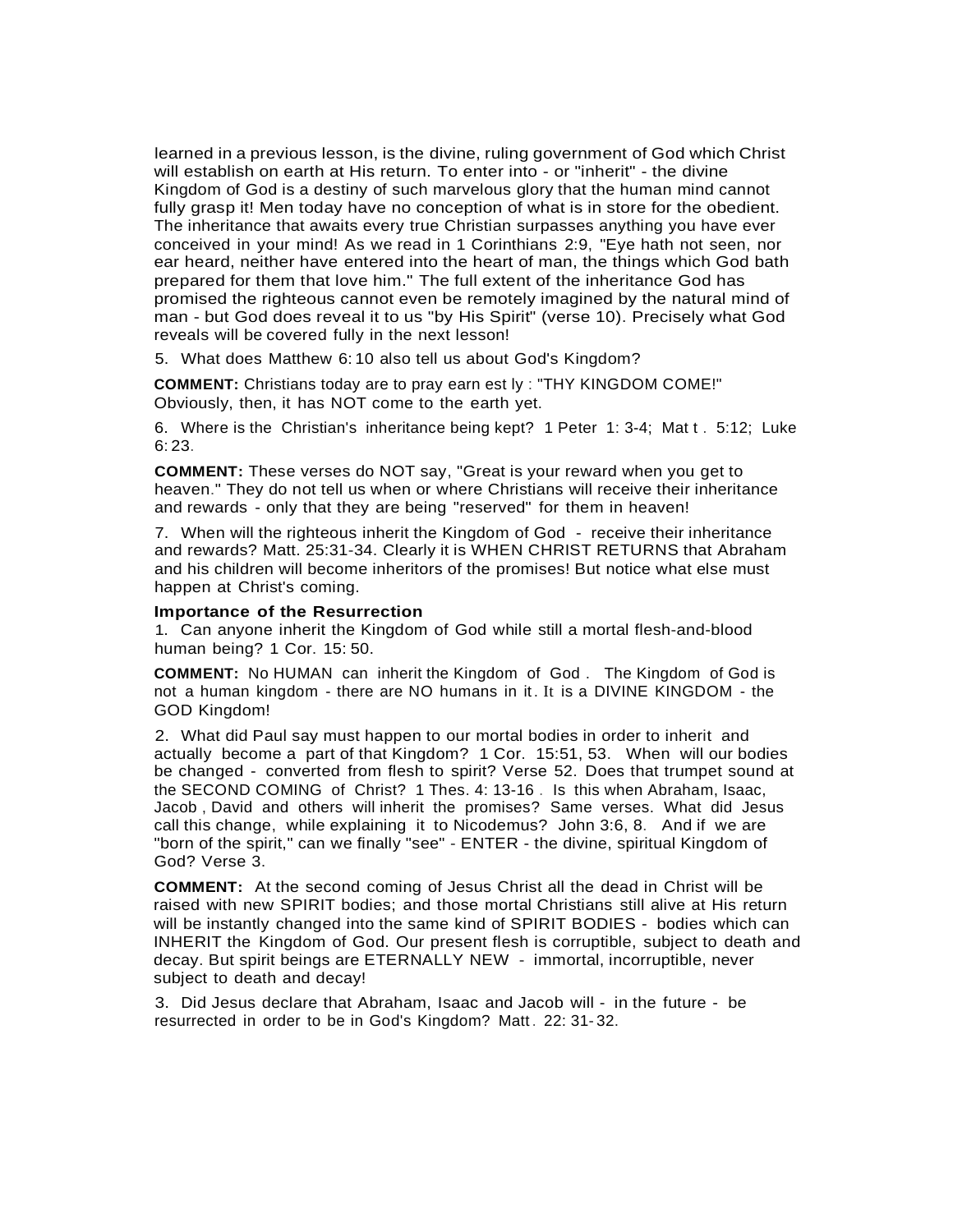**COMMENT:** This text is often twisted around and perverted in an attempt to prove that Abraham is not dead - that he has already gone to his promised reward WITHOUT having to be resurrected - just the diametric OPPOSITE of what Jesus used this illustration to point out. God is the God of the living, not the dead. Jesus was speaking of their future resurrection to immortal life! For He plainly said, "As touching the RESURRECTION of the dead...." We can now see why Abraham and his children through Christ have not, as yet, inherited the promises. They simply cannot come into this ETERNAL INHERITANCE until they receive ETERNAL LIFE! This, as Paul explained, will happen at the resurrection from the dead! Without a resurrection, the dead would never live again! (1 Car. 15:16, 18.) Therefore, the resurrection of the dead is central to God's plan. And unless Abraham, Isaac and Jacob and all deceased Christians are RESURRECTED from the grave at Christ's coming, they cannot inherit the promises!

Let's briefly summarize a few points: The resurrection of the dead shall occur at the second coming of Christ - when He comes as the KING of kings and the LORD of lords to reign over and to rule all nations of the earth. When He comes to set up His Kingdom, then Abraham and his spiritual children in Christ shall be given immortality and will inherit the Kingdom of God - a world-ruling GOVERNMENT headed by and ruled by Christ, occupying the very land promised to Abraham - the land stretching from the Nile to the Euphrates River. And this Kingdom or government composed of IMMORTALS shall rule over all the nations of earth composed of flesh and blood mortals! How different the plain truth of God's Word is from the ancient religious fables and myths which the world embraces today!

#### **How Christ Made Eternal Inheritance Possible**

Jesus Christ came to "confirm" the promises made to the fathers (Rom. 15:8). We need to understand what this means. Let's notice how Christ made it possible for all mankind to inherit these glorious promises.

1. What is sin? 1 John 3:4. Will anyone who sins - transgresses God's law inherit the Kingdom of God? Eph. 5:5; 1 Car. 6:9-10. What is the penalty - "the wages" - of sin? Rom. 6:23. Have all people sinned? Rom. 3:23.

**COMMENT:** God is Creator of the entire universe. He is also the great Lawgiver. Whoever is not obedient to Him commits sin. Sin causes sorrow, suffering, anguish and DEATH! And so the Bible shows that anyone who disobeys God is worthy of death - ETERNAL DEATH! Since all have sinned, all have come under the same penalty. If each one of us were to pay the penalty of our own sins, none could receive eternal life - none could inherit the promises made to the fathers.

2. But did Jesus Christ voluntarily give His SINLESS LIFE as a sacrifice FOR US so we wouldn't have to pay the penalty of our sins, and thus be deprived of eternal inheritance in the Kingdom of God? John 10: 17-18; 1 Tim. 2: 5-6; Rom. 5:8-10.

**COMMENT:** God, the Father, created all things by Jesus Christ (Eph. 3:9; John 1:1-3) . Jesus was GOD incarnate - God made flesh (John 1:14) . Therefore, as God and our Maker, Jesus' physical life was of GREATER VALUE than the sum total of all human lives ever born! So by dying Jesus was able to pay the penalty of death for ALL the sins of ALL mankind! Christ "confirmed" the promises God made to Abraham by preaching the gospel of the Kingdom and then by dying for our sins. His death makes it possible for us to receive eternal life! (John 3: 16.)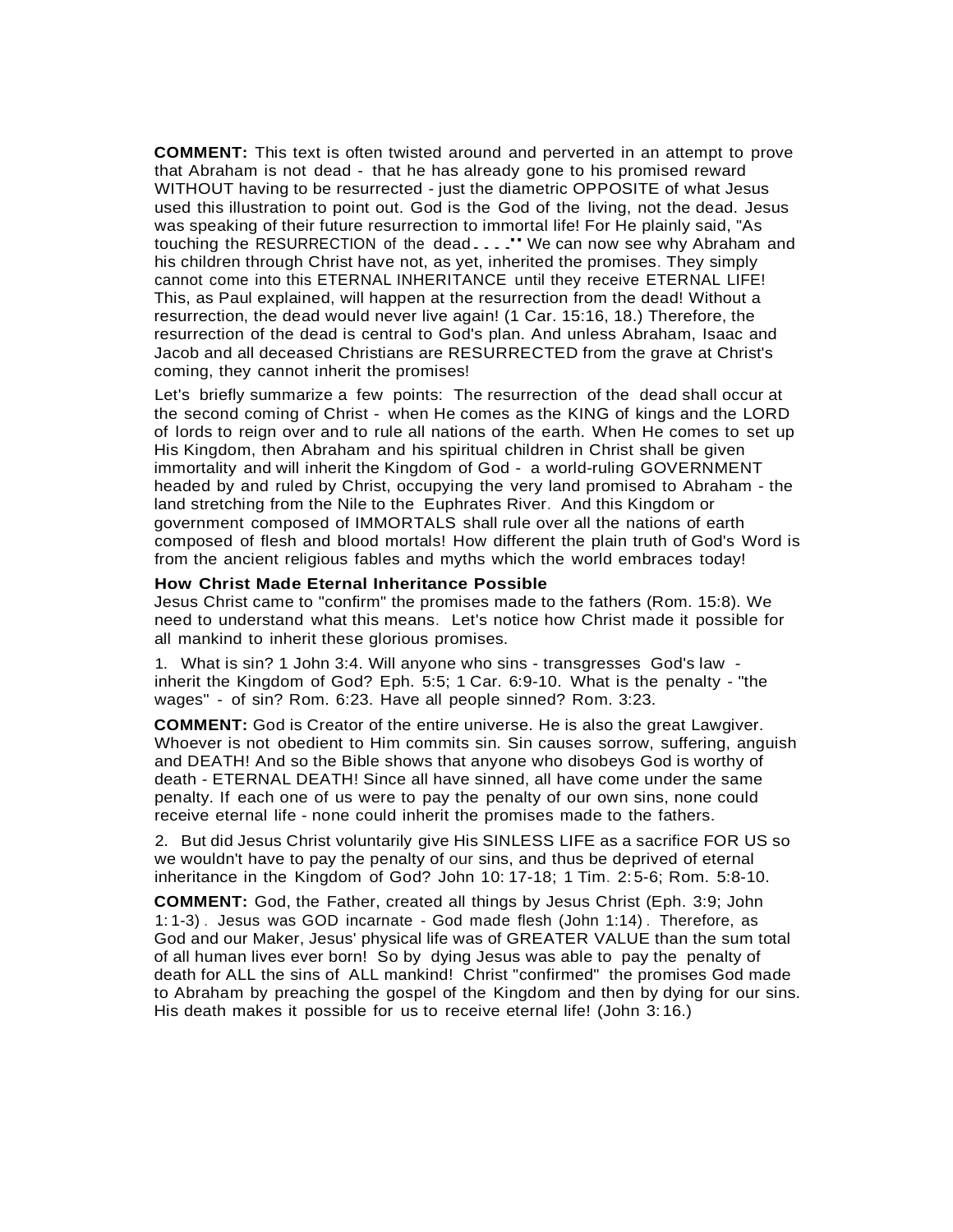3. But what conditions must we fulfill before Christ's sacrifice can be applied to pay the penalty our past sins have incurred? Acts 2: 38. What must we become? Gal. 3:29, first five words; Rom. 8:9 ..

**COMMENT:** Whether a direct descendant of Abraham or a Gentile, ALL MUST become "Christ's" - a "Christian" - in order to become eligible to receive eternal inheritance!

4. Has Jesus become the "Captain," or fore-runner - the leader - of our salvation through His suffering, death and subsequent resurrection to glory? Heb. 2:9-10. Of what has Jesus been appointed "heir" by the Father? Heb. 1: 1-2. And will we, if we become "Christ's" - Christians - and overcome, INHERIT ALL THINGS with Him as co-heirs? Rom. 8:16-17; Rev. 21:6-7.

**COMMENT:** Jesus Christ, at His resurrection, inherited all the promises made to Abraham! And by living a sinless life, He made it possible for all who accept His sacrifice to become CO-HEIRS of the same promises with Him!

5. Did Christ leave a will, or last testament? Heb. 9 :1 5. (A "testament" is a will.) What kind of inheritance will the heirs of this will, or "testament," receive? Same verse. When a person makes a will, must he die before it comes into force? Verses 16-17.

**COMMENT:** Christ left a will - a "testament." This is why the last fourth of your Bible is called the "New Testament." It teaches us what we must do to become coheirs with Him of the promise of eternal inheritance in the Kingdom of God. But a testament, or will, is of no effect unless the one making it dies. So Christ died that we may inherit the promises through Him. But He lives today at the Father's right hand, ready to intercede for us (Heb. 7: 25), to help us, to give us strength so we can all overcome sin and inherit the glorious promises of God!

#### **Has Anyone Gone to Heaven?**

There is absolutely NO scripture in all the Bible that promises HEAVEN as the "reward of the saved." NO scripture speaks of the saints - true Christians - going to heaven when they die! And yet most people seem to be ignorant of the plain teaching of the Word of God and have carelessly taken for granted, without question, the false idea of "going to heaven"! Let's notice a few more scriptures which have been either overlooked or carelessly interpreted by those who want to believe in this false doctrine.

1. What did Jesus tell His disciples, as recorded in John 13:33, 36?

**COMMENT:** Some have assumed that Christ taught His disciples [that] they would follow Him into heaven "afterwards." All the plain scriptures we have studied thus far in this lesson show that this clearly is NOT what Christ was saying! Peter later also died and still lies unconscious in his grave. He will rise later - at Christ's return - in the resurrection with the rest of the saints, and become an immortal member of the Kingdom of God!

2. Does the Bible give us a clear idea of where the resurrected saints will be and what they will be doing after Christ returns? Rev. 5: 10. What did Christ say He is preparing for them? John 14: 2-3.

**COMMENT:** "Mansions" is an improper translation. The correct rendering is "abodes" or "dwelling places." In this case the abodes refer to rooms in the "Father's house" or God's Temple. In Old Testament times the rooms in the temple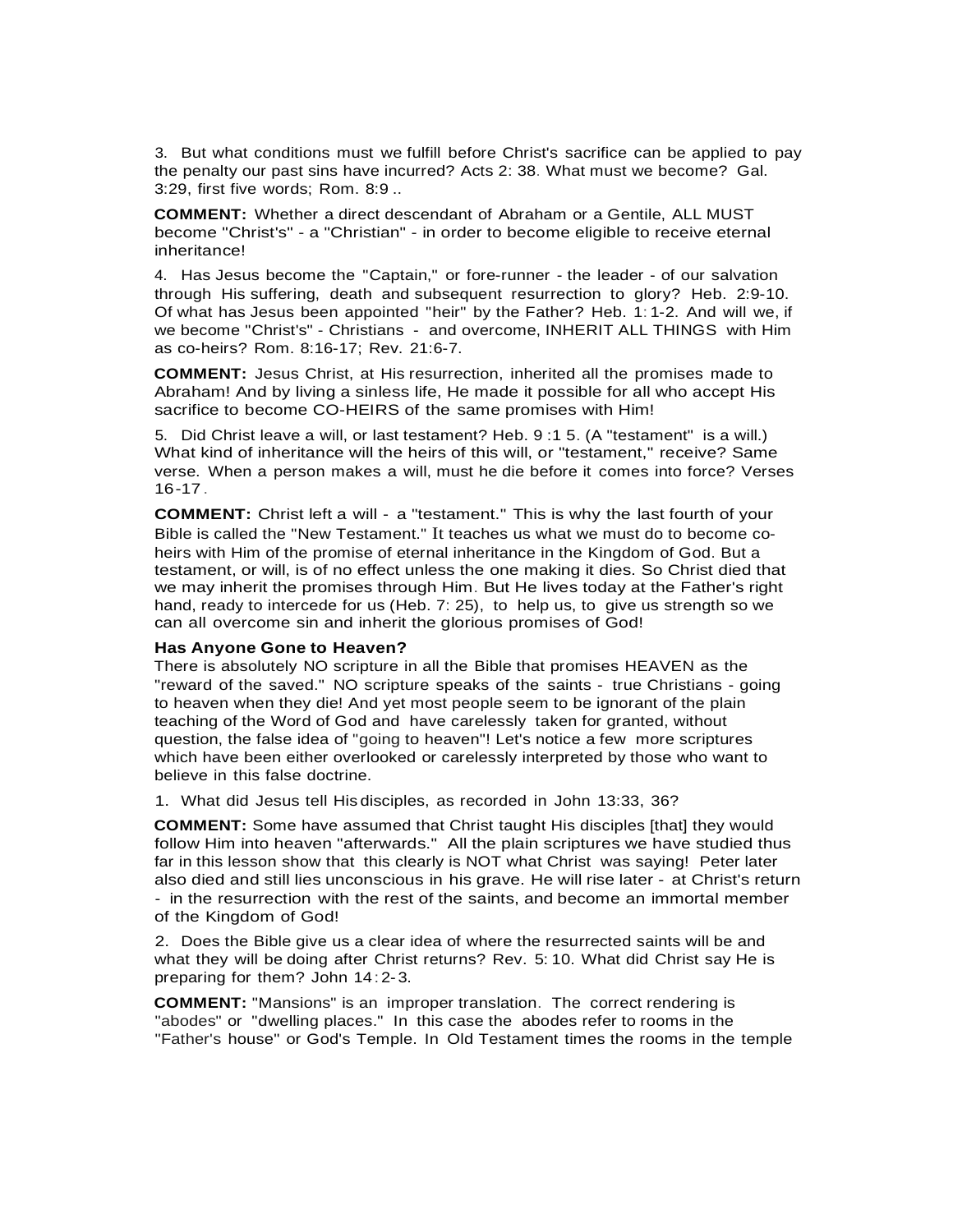were occupied by God's priests. These rooms represent positions of authority those positions which the saints will be given in God's ruling Kingdom at Christ's return! These positions will not be in heaven. Christ plainly said He was going to heaven to "prepare" a position of authority for each Christ ian. But it is only when He comes to earth again that these positions will be awarded. When Jesus returns to this earth, as King of kings, He will tell the saints: "Come, ye blessed ... inherit the Kingdom, PREPARED FOR YOU" (Matt . 25 :34 ). And the Scriptures declare that they will rule all nations here on earth, having POSITIONS OF AUTHORITY in God s Kingdom!

3. Does the Bible dogmatically state that NO ONE, except Jesus Himself, has ever ascended up into heaven? John 3:13. Could anything be clearer?

4. But what about the "thief on the cross"? Didn't he go to heaven with Jesus that very day? Luke 23: 43. The very plain and simple answer is "No!" Let's understand why.

**COMMENT:** In the first place, Christ Himself did not go to heaven that day. Instead he was placed in the tomb - in "hell" - where He remained dead for the next three whole days and nights. Second, the word "paradise" does not mean heaven at all. The word actually describes the earth when God will dwell on it. "Paradise" simply means a "garden, pleasure ground; grove, park" - "a grand enclosure or preserve ... shady and well watered ... enclosed by walls." That is the definition you will find in *Thayer's Greek-English Lexicon of the New Testament.* And third, in many versions of the Bible, this verse is mispunct uated. There were no commas in the Greek when the New Testament was writt en . So when the translators supplied the commas in the English, they were placed where the translators thought they should be. Act uall y, Christ did not say, "Today shalt thou be with me in paradise." but rather, "I say unto thee today, shalt thou [or thou shalt] be with me in paradise." By using the word "today," Jesus was stressing the time of His promise - not the time He would be in paradise. Jesus discerned the man's repentant attitude and was able to tell him that he would eventually live again, with Christ, in a beautiful world . That "paradise," however, has not yet come to this earth, and the repentant malefactor is still dead!

5. What will those who "wait upon the Lord" inherit? Ps. 37:9. What shall those "blessed of God" inherit? Verse 22. What shall the "righteous" inherit, and how long shall they dwell there? Verse 29. And what does God promise to those who "keep His way" ? Verse 34.

**COMMENT:** Is there anything wrong with having the earth as an eternal inheritance? Would you "settle for" earth? The earth today would be an extremely wonderful place in which to live were it not for sin - rebellion against God and His eternal spiritual laws that bring peace, happiness and joy! Happiness and joy are not a matter of geographical location. Happiness is a state of mind - a spiritual condition!

There will be NO SIN in the spiritual Kingdom of God. No liars , no murderers , no thieves or robbers. Think of it - there'll be no devil to deceive anyone, no locks on doors, no jails, no hospitals, no poor houses! No strife, no war - no sickness or disease - no poverty, no hunger, no want! What a wonderful inheritance! When we put all the Scriptures together, it becomes crystal clear that the reward of the saints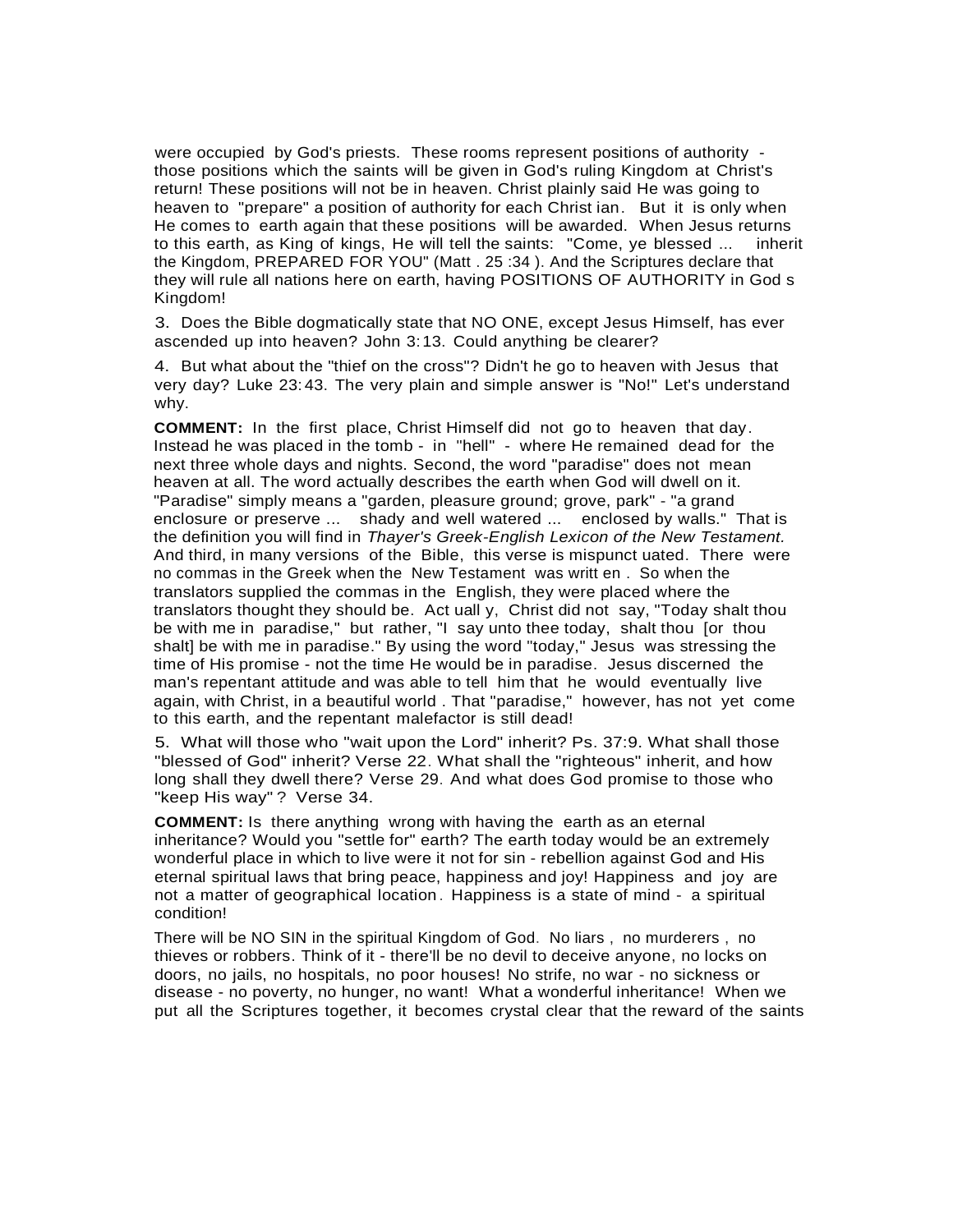is not strumming on harps up in heaven for all eternity. It is infinitely more glorious and exciting than that!

#### **Heaven on Earth!**

In a previous lesson we studied what the Millennial rule of Christ on the earth will be like. We found that the whole world will then become a glorious UTOPIAN PARADISE - resplendent as the Garden of Eden! But what will the earth be like when the Millennium is over - when all the righteous will have been given immortality and eternal life, and all the wicked will have been burned to ashes?

1. Will there be a NEW earth and NEW heavens after the present earth's surface is purified? 2 Pet. 3:7-13; Rev. 21:1.

2. Who will dwell on the new earth? Rev. 21:24-27. Will these "nations" be the resurrected, immortal sons of God - the saved? Verse 24. Are their names written in the book of life? Verse 27.

3. What will be the capital city of the new earth? Rev. 21 : 2, 10-14 . How big will this city be? Verses 15-17. Will it be a sparkling, glorious city with streets of real gold? Verses 18-21. Where will this city come from? Verses 2, 10.

**COMMENT:** How clear, therefore, that although Christians do not go to heaven when they die or when they are resurrected, the "HEAVENLY JERUSALEM" IS COMING TO EARTH!

4. Will God the Father, at that time, come and dwell on the earth in person and make the new Jerusalem the location of His very THRONE? Rev. 21 :3, 22-23; 22:3. Will those who enter this city be able to look upon God's face? Rev. 22: 3-4.

**COMMENT:** The new Jerusalem - with streets of gold - will descend to this earth and will become God's headquarters for all eternity! The EARTH is destined to become the center of all activity in the universe! Understanding the great future plans God has made for the earth, and seeing that the Father Himself will eventually move His headquarters to this earth, why should anyone desire to "go to heaven"? To be with God? Why, God will be here on earth!

After studying the Bible carefully, as we have with this lesson, the inescapable truth is that heaven is NOT the "reward of the saved" - that Christians do NOT go to heaven when they die, or when resurrected . Rather, heaven is coming to this earth. The earth will become the very headquarters from which God the Father will rule all His creation! Will you dwell on that new earth? Will you be a part of that glorious world? When Jesus Christ returns, He will say, "Come, ye blessed of my Father, INHERIT THE KINGDOM prepared for you... "(Matt. 25:34). Will you be among those who will inherit the Kingdom of God, along with Abraham, Isaac and Jacob?

May God help you to understand - and qualify [for a special] part in that glorious kingdom!

#### **TEST YOUR MEMORY**

This quiz is designed to help you remember the important facts you learned in the lesson. You simply circle or underline each correct answer . After you've finished, check your choices with the correct answers listed at the end of the test, and then rate yourself.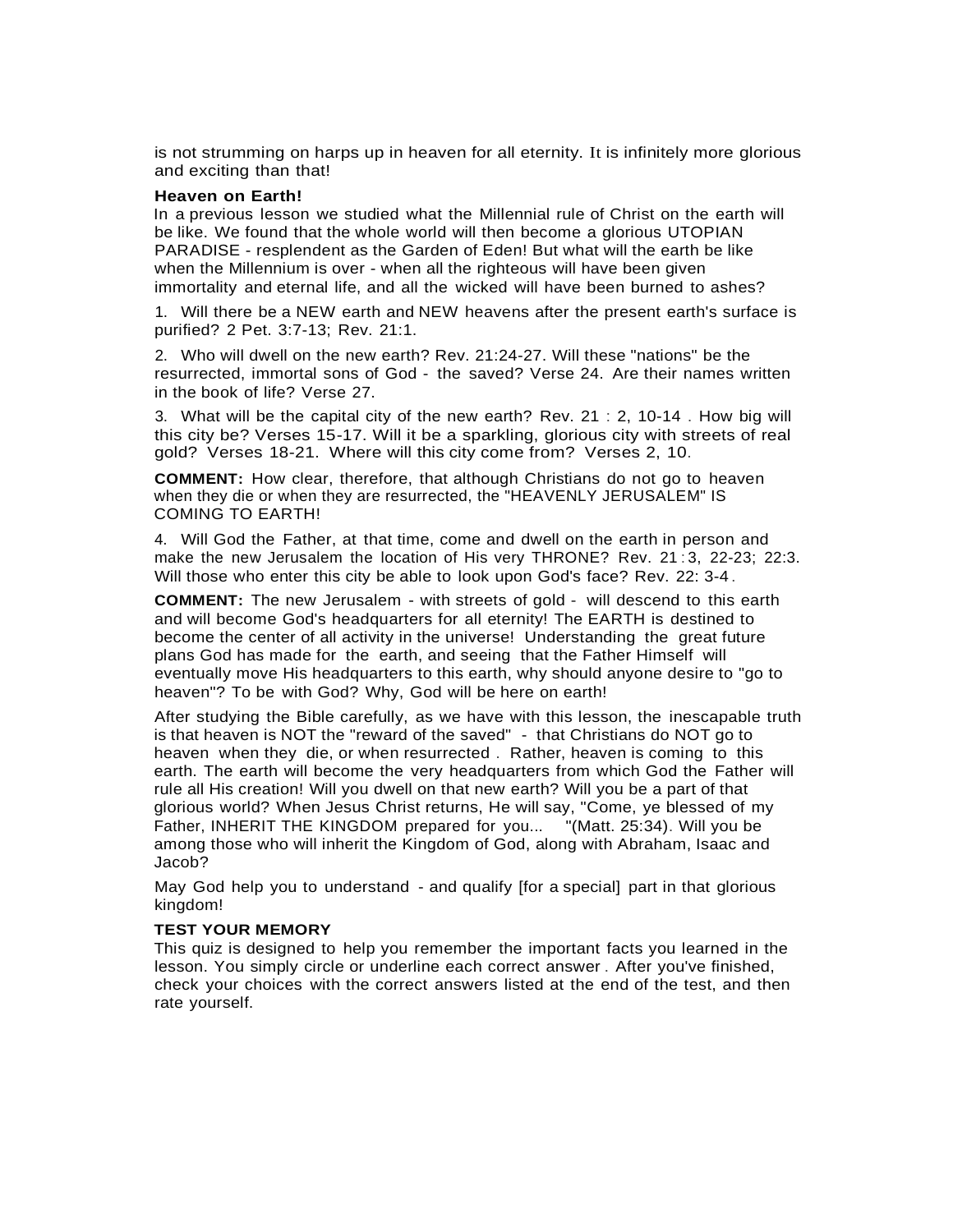1. Ancient pagan religions taught A. that no one would ever go to a heavenly abode. B. many concepts about a "heaven" similar to those of modern religions. C. that "heaven" was a myth D. absolutely nothing about a heavenly place of rest after death.

2. Early Christians believed A. in going to heaven immediately at death B. in going to heaven after Christ returns C. that they would rule on the earth after being resurrected from the dead. D. that the Millennium will be spent in heaven.

3. Abraham is vitally important to Christians A. because he was a perfect man. B. only because he was willing to sacrifice his son. C. not because he became the "father" of the faithful. D. because God made him a promise to which Christians are "heirs".

4. What was promised to Abraham? A. A few descendants. B. Heaven. C. Only a relatively small piece of semi-desert land. D. the whole earth as an eternal inheritance.

5. What did Abraham have to manifest before God's promise was made to him? A. Obedience to God . B. Only faith in God. C. Belief in going to heaven. D. Willingness to perform countless rit uals.

6. Ancient King David A. went to heaven when he died. B. will ascend to heaven when resurrected C. is still dead and buried. D. may never be resurrected.

7. Jesus Christ came A. to show, by example, that all resurrected Christians will go to heaven. B. to "confirm" the promises made to the fathers. C. to be obedient to God in our stead. D. to show us the way to heaven.

8. Christians will inherit the promises A. when they die B. when they accept Christ as Savior C. at the resurrection. D. after the Millennium.

9. The Bible says A. Christians will go to heaven to live in the "mansions" Christ is preparing for them. B. no man, except Jesus Christ Himself, has. ascended into the heaven of God's throne. C. all the righteous men of old have ascended to heaven. D. Christ is coming to take the resurrected saints to heaven with Him.

10. The earth would be a very desirable place to live in eternally A. if sin and the results of sin were not here. B. but heaven is really more desirable! C. if everyone could just do as he pleased. D. only for those who are so "meek" that they are willing to settle for earth.

## **True or False**

11. Abraham inherited the promises when he died. T F

12. Eternal inheritance for Abraham - and all his "seed" - of necessity involves and includes everlasting life! T F

13. Unfortunately God did not make provision for Gentiles to become "heirs" to the promises made to Abraham. T F

14. Christ died to make it possible for everyone to inherit the Kingdom of God. T F

15. After the earth is purified by fire, God the Father will transfer His throne to earth, making it the administrative center of the entire universe. T F

#### **Matching**

Draw a line from each phrase in the left-hand column to the correctly related phrase in the right-hand column.